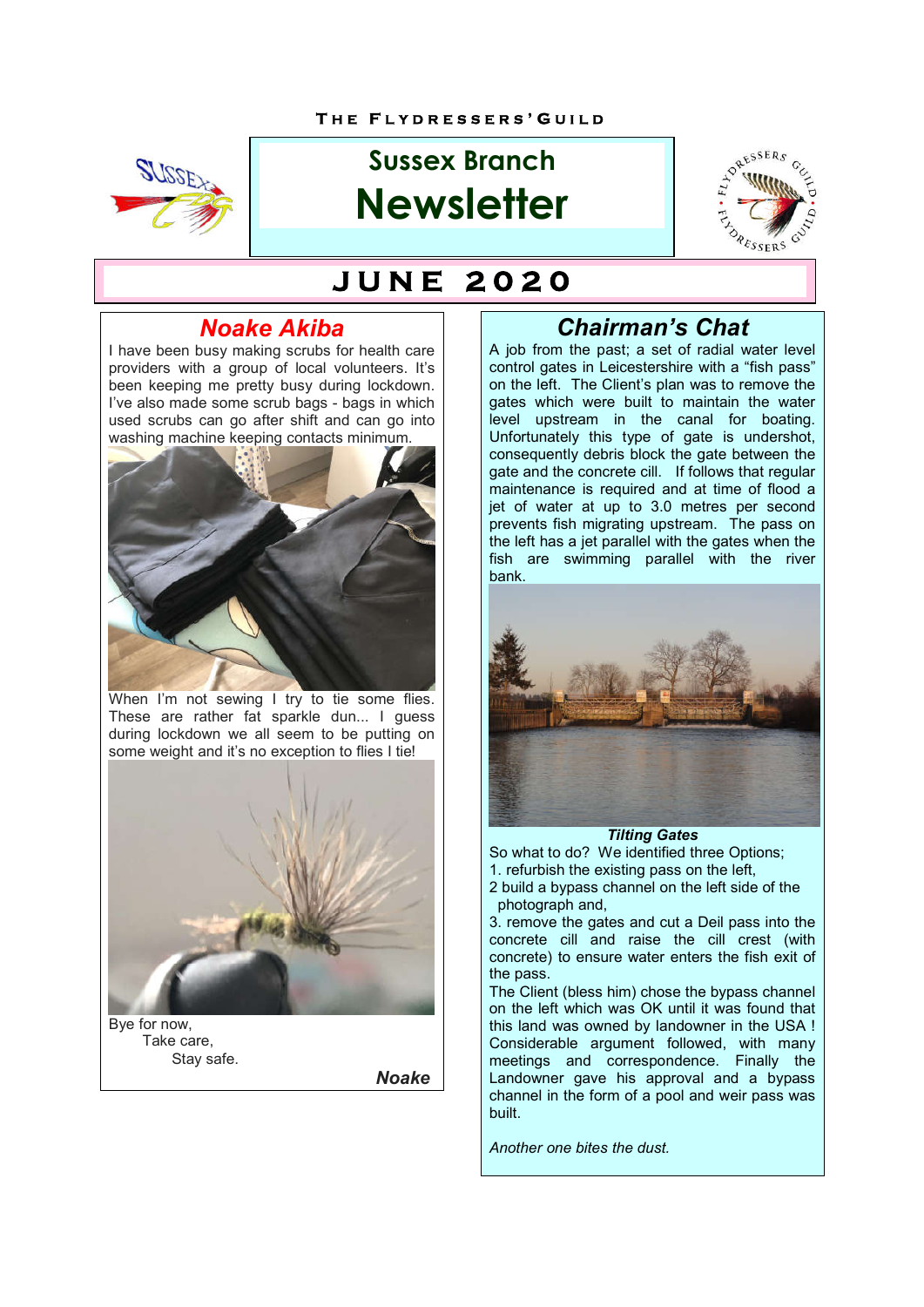Keep locked in and safe  $-$  due to my wife's health I shall be off the road for at least 12 weeks – cabin fever anybody.

*Tony W*

*Ed's note: Tony doesn't mention his own health – he goes in for a minor operation soon (?). We all wish him well.*

#### **STARTING OUT** *By Alan Wells*

In these strange and rather anxious times I sometimes lull myself into the land of nod by trying to remember fish caught in particular competitions or venues. I know some will say that is fairly easy for me as the numbers are quite small but I have found it quite effective in blanking out the more depressing worries of the day as I drift off. This has then extended into trying to remember the fishing of my youth in rural Dorset. So with no current fishing expeditions to write about I thought that it might be interesting if members contributed pieces about how they started off in this engrossing and sometimes fabulously frustrating pastime, as Phillip Ellis did recently.

I was born and brought up in the tiny village of Melplash in West Dorset, about 6 miles north of Bridport, in the mid 60's. My best friend from primary school days was a dairy farmer's son, who lived about 2 miles away at Elcombe. At weekends and in the holidays I would run with my brother to the farm and spend all day helping out with my mate's chores but the bonus here was a little stream which ran the length of the farmland. This was packed full of beautiful little brown trout, along with eels, sticklebacks, minnows, bullheads and lampreys. This was a tributary of the Mangerton River which flows into the Asker and this in turn into the Brit which flows through Bridport and to the sea at West Bay.



Our earliest attempts at fishing for trout were literally with bamboo poles cut from the cottage garden, a bit of 10lb nylon, a size 10 hook and a

fat earthworm. It took us a lot of trying but eventually we managed to catch some 8 inchers and to repeat the oft used phrase – we were hooked. My mate was given an old split cane coarse rod built by his uncle and I managed to save enough pocket money to buy a whippy little blue 5 ft or so fibre glass rod with a wooden handle, which came as a kit with a centre pin reel and some line. So as soon as the morning jobs were done we were off for the day. Occasionally we would use a float but most of the time we managed with free lining, feeling for the takes. Most of the fish were around 8 or 9 inches, with a 10 or 11 inch fish being a specimen, and a 12 incher a "monster". Whilst small in comparison to the bloated rainbows we fish for today, these were the yellow bellied, red spotted beauties we all have in mind when we think of brown trout.



**The River Asker**

The game changer for us was discovering spinning. Some of my mate's cousins had spinning rods with "Intrepid" fixed spool reels and caught far more than us using these methods. Having saved up for the Intrepid we started using Devon Minnows but found that little Meps style spinners were more effective. So now we expanded our expeditions- northwards to Loscombe and then as we all got bikes- to West Milton and Powerstock. Sometimes we had permission to fish, but these were not gentlemen's fly fishing waters, so few land owners bothered about a few kids ,who in fact returned most of their catch, keeping only the occasional larger fish for the pot or to sell to the local fish and game retailer to fund acquisition of new gear. There was one occasion when the local bailiff on the chalk stream at Hooke threatened to confiscate all of our rods but he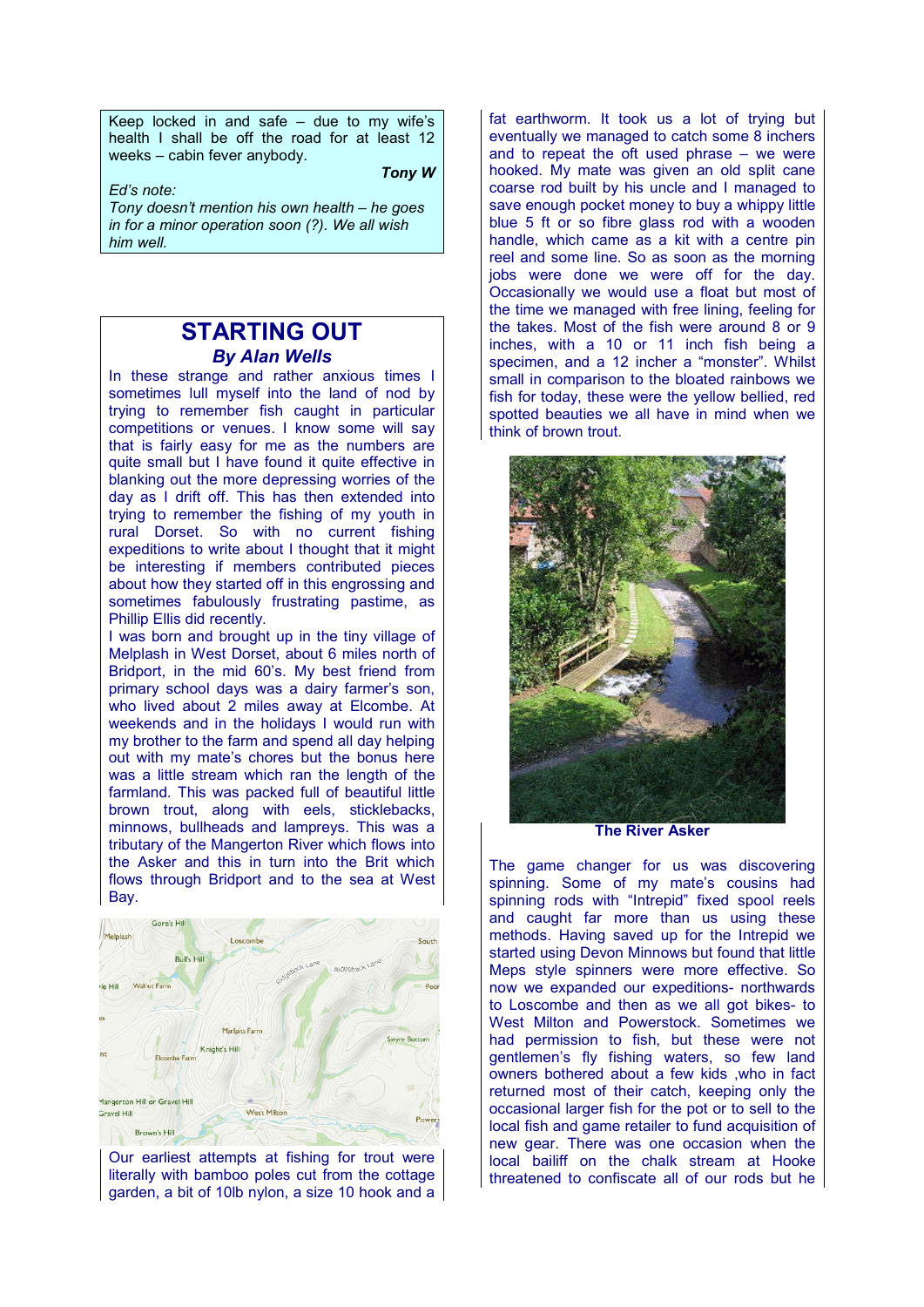relented when we promised never to return to those heavily stocked waters.

We did attempt "fly fishing" once or twice having read about it in books but we had no idea what a fly line looked like, so attempts to throw our shop bought flies using just monofilament from a fixed spool were pretty much doomed to failure. So we returned to the tried and tested spinning and worms and travelled further afield onto the Brit at Netherbury and Pymore where a few bigger specimens were caught.

#### *Starting Out - continued*

*Continued on next page*

Our only taste of stillwater fishing in fact came about in my home village of Melplash. The local squire, Sir Peter Tiarks, was a mate of Peter Scott's so had had a waterfowl lake dug in the grounds of Melplash Court, where my mum worked as a cleaner. We discovered he had stocked this with brown and rainbow trout and with my connections a few of the local lads were given permission to fish there. The owner probably thought this would be a stick and pin affair but when he caught wind that we were hauling out 3- 5lb trout on worm and spinner he sadly stopped our access. It was fun while it lasted and we also took some huge eels but they and the trout sadly perished in a pollution incident in the feeder stream emanating from the owner's own dairy farm. It was a sad end to see lovely trout being raked in and buried on the banks by the Court's gardeners.

Like many others my fishing stopped for a long period from mid-secondary school until my 30's when I was reintroduced to fishing by a friend via the coarse element and since then to the fly fishing I so adore. I am just hoping, along with many others, that we can soon resume our beloved sport and seek some solace in it's peace and focussed concentration in these troubled times.

*AW* 

#### **Quiz**

- Answers to last month's quiz:
- 1. Cutthroat trout
- 2. Marina Gibson who runs the Northern Fishing **School.**
- 3. I have dropped this question from the answers as I got it wrong – it was a **Loch Earn** rainbow that was disqualified as being "a cultivated fish" Apologies to those who spent time researching this one but let's face it most of us have plenty of time on our hands
- 4. The River Frome at Islington near Dorchester. ( I have accepted "an unspecified Wessex river")
- 5. The Jock Scott.

**The winner drawn from the mailbag is: Des Watson.** 

## **This month's quiz:**

1. The fly became so popular that Austin became utterly sick of tying it, and one of his customers said that the "Dorsetshire Frome" (river) stank of the fly from Maiden Newton (town) to the sea. **What is the name of this famous fly?**

2. Who is this former world champion?



3. Which fishery was Sam Holland, a pioneer of "big trout" breeding, associated with?

4. Which fly fishing "territory" extends over parts of both Argentina and Chile?

5. On the banks of which river was this "temple" built and by whom?



*Answers to wellsywells@btinternet.com*

*This was written before the partial lifting of the shutdown was announced, but is well worth reading:-*

### **WHY I'M NOT GOING FISHING**

*Staying at home, thinking of others during coronavirus*

*By Mark Bowler editor of "Fly fishing & Fly Tying"*

It's been difficult for fishermen over the past week to understand why fishing cannot be included in the range of permitted 'exercises' in lockdown outlined by the government originally – walking, jogging and cycling. For me, adding cycling to this exercise list has confused the issue of isolation and exercising outside, and with the public in general (was this down to Boris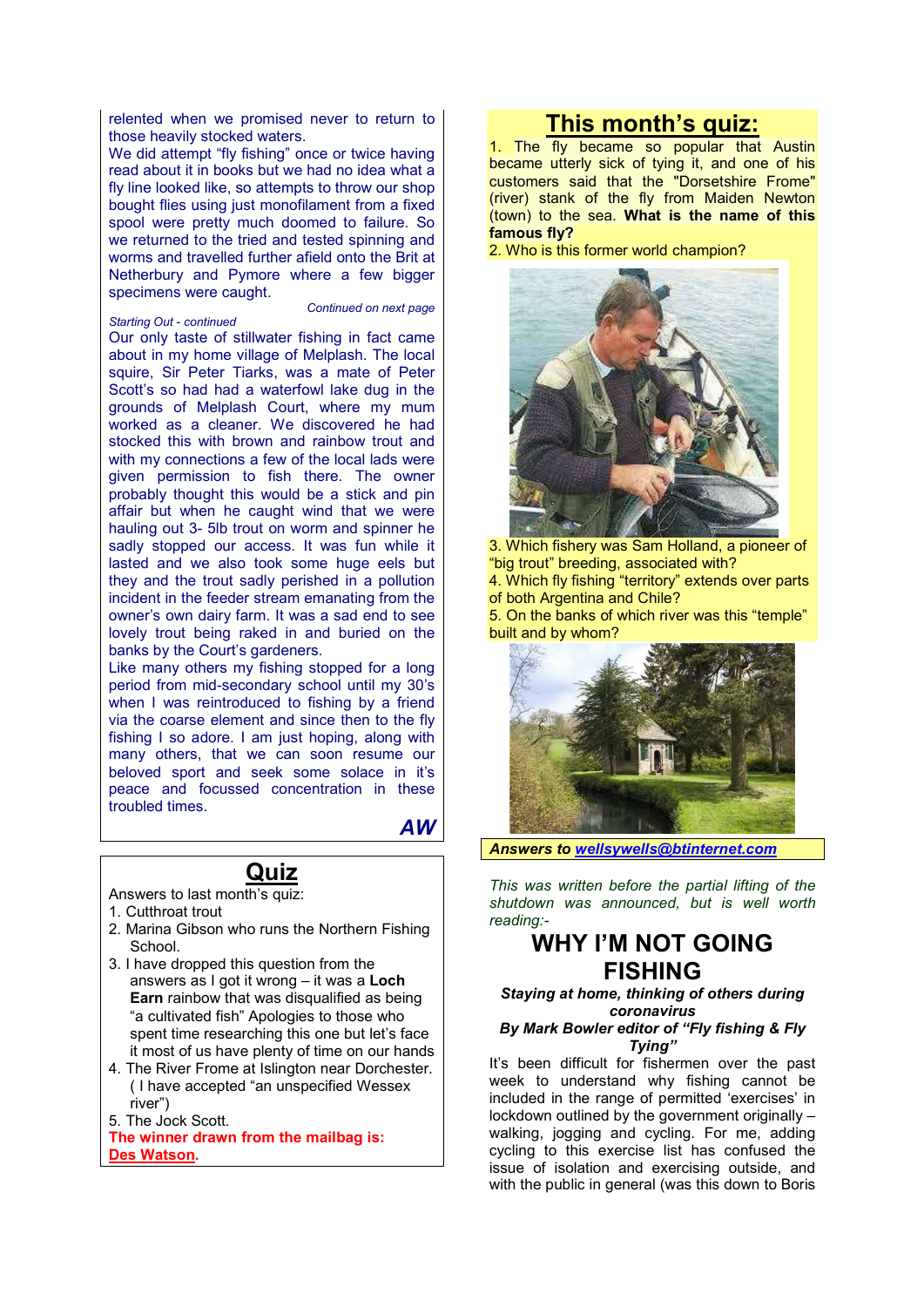- he was responsible for the free Boris Bikes scheme when Lord Mayor of London, after all?). There must be all sorts of individual sports enthusiasts who are perplexed at how cyclists can pedal wherever they like, whilst they are marooned at home. However, the crux of the matter is that coronavirus – at this point in time – transcends any of that petty argument.

So, whenever I've dreamed of wandering down to my local river and fishing for olive and March brown feeders (which has been around about lunchtimes most days this week) I then think of all my friends and family who are in the 'at risk' category – and of all the doctors and nurses who have to tend those who are stricken with coronavirus and putting their own health at risk (over 50 doctors have now died in Italy).

If you think of all those people you know who've had an organ transplant, are having cancer treatment, or are pregnant, or have pre-existing medical conditions, such as high blood pressure, heart disease, lung disease, or diabetes then you'll probably have built quite a long list of acquaintances who are extremely vulnerable to this virus. Add to that anyone that's elderly, and the vulnerable list gets unnervingly long.

At the moment, the frustrated angler's sole responsibility is about flattening the curve of infection by slowing down the rate of spread of the disease through the elimination of crosscontaminating with other people – hence the current lockdown and the twometre distancing rule. We know that if too many people get this virus at the same time and require hospital treatment as this disease reaches its zenith over the next few weeks, then our hospitals will become overcrowded, and then any of those vulnerable people who are hospitalised are going to be placed in far greater danger of not pulling through this peak period of infection, simply because there are insufficient ventilators to cope.

Apart from this, I have no intention of getting this virus in the near future. An ambulance driver, who lives down the road, told us two days ago he had transferred his first coronavirus patient into hospital. "This is serious", he warned. Personally, I have no desire to lie in a crowded hospital corridor, coughing into an oxygen mask clamped to my face. It is not on my "bucket list".

With any disease, one of the key reasons for spread of infection is movement of people. So, what the country doesn't want at the moment is the UK's estimated one million anglers all escaping from the house, travelling to their favourite places, buying fuel and supplies for the day, mixing in other communities, and clambering over stiles and gates, sitting on benches and leaning over bridges, and then returning home. Whilst I believe we have every justification for considering we are the perfect isolation sport, then there are many others – canoeists, shooters, wild campers, climbers, hillwalkers, paragliders, surfers, sailors, windsurfers, cross-country skiers, and many others who all think the same, and believe they should be allowed out, too.

Human nature, being what it is, means if other people see anglers on the water whilst they are out for their once-daily exercise, they automatically believe they have every right to do likewise. Before we know it, the countryside is invaded with outdoors sports enthusiasts, and we've escalated into the same mayhem of infection as we saw last weekend, which resembled an August Bank Holiday, rather than a lockdown in a deadly pandemic.

So that's why I'm staying at home, and I hope all other anglers will do the same to stop the spread. The quicker we can flatten the infection rate, then the sooner we can get back outside again.



## *Ray's Ramblings*

Back in April I wrote about barbless hooks and catch and release and it got me thinking about the differing rules that fisheries have. For example at Duncton Mill they do not allow barbless hooks but I have not seen this at any other fishery. Catch and release is allowed at most of the large reservoirs, Bewl, Grafham and others but at most small waters it is not allowed. Exceptions to this are the canal like stretch at Meon Springs, Frensham, Chigboro and Rib Valley. Again most small waters only allow a single fly but at Chigboro, Rib Valley, Brick Farm and Coltsford Mill droppers are allowed.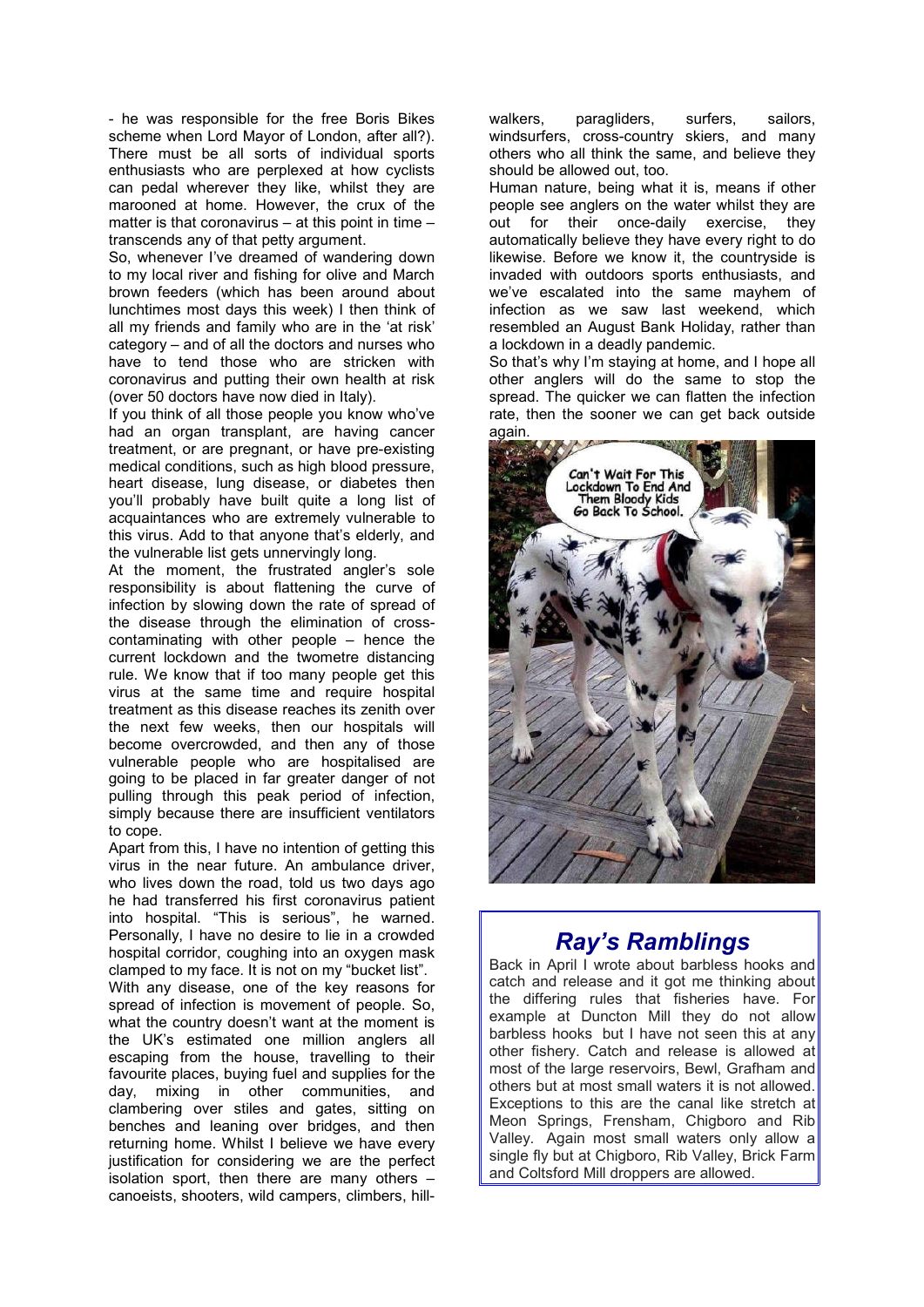Coltsford Mill also allow extra fish to be purchased once the limit has been reached and I believe I'm right in thinking that Moorhen do the same while at Meon Springs you pay for the number of fish you catch. At Chalybeate Springs they do not allow indicators nor Snake flies and Chalk Springs have a size limit on the fly that can be used (one inch) and they also insist that foul hooked fish have to be returned. Browns have to be returned at Chiphall and Powdermill Reservoir and at the latter they do not like the use of boobies although the rule actually says "Ledgering on the bottom with sunk lines with static floating flies (booby flies) is not permitted" I consequently steer clear of using boobies there but have used a Fab washing line style on a floater - I can't see that that can be classed as Ledgering on the bottom! There has in the past been a lot of adverse comments about the use of Boobies and Indicators saying it's not really fly fishing but I feel as long as it's within the rules of the fishery it's up to each individual how he wants to catch his fish and as Bob Preston wrote in a recent letter in Trout and Salmon magazine at this time we should be attracting youngsters into flyfishing and the indicator method is quite suitable as a starter method as it obviates the need for frequent casting and once they have caught their first fish they will most likely go on to try other methods.

Fly fishing has been developing for countless years but there are those that feel that their way of fishing is the only way and do not want progress - but if we hadn't had progress we'd still be using horsehair lines, gut casts and blow lining with live flies.

On a lighter note, amongst the fishing books that I've been reading during the lockdown is "Tall Tales and Wee Stories" by Billy Connolly. In one chapter he recounts some of the things that keep him awake at night one being how does pubic hair know when to stop growing - another is how does the guy who drives the snowplough get to work in the morning- and yet another is what did the guy think he was trying to do when he accidentally discovered how to milk a cow? I've also read two books about dogs. One is "Nigel" by Monty Don about his Golden Retriever that has appeared countless times on his gardening programmes and the other is "Max the Miracle Dog" by Kerry Irving who was involved in a car accident that meant he lost his job, left him with chronic neck and back pain and with severe depression and the Springer Spaniel yard dog that he met when his wife encouraged him to walk to the local shop. A really moving story of how a dog got Kerry's life back on course.

*Ray Burt*

## *Note from the Editor*

First apologies for the late publication of this Newsletter - I am afraid that your editor, having suffered shortness of breath for some time (and ignoring it) had to be dumped in A&E by his wife. Within 15 minutes of checking in I found myself in bed and receiving excellent treatment by the dedicated NHS staff, working 12½ hour shifts. After two days of extensive X-rays and scans, etc, I had an angioplasty and fitted with a stent. Now I can breathe again!

In the event, some of the items are now out of date and I am so pleased everyone is now fishing again, with some great reports on the success rates. I can't wait to get out there myself!

**Simon Rickard** has kindly offered to produce the July issue so inundate him with articles and photos, please!

*RG*



#### **DIARY OF A POMMIE IN WESTERN AUSTRALIA**

**August 31** - Just got transferred with work from Leeds UK to our new home in Karratha, Western Australia. Now this is a town that knows how to live! Beautiful, sunny days and warm, balmy evenings I watched the sunset from a deckchair by our pool yesterday. It was beautiful. I've finally found my new home. I love it here. **September 13** - Really heating up now. It got to 31 today. No problem though. Living in airconditioned home, driving air-conditioned car. What a pleasure to see the sun every day like this. I'm turning into a sun-worshipper – no blasted rain like back in Leeds!! **September 30** - Had the back yard landscaped with tropical plants today. Lots of palms and rocks. No more mowing lawns for me! Another scorcher today, but I love it here. It's Paradise! **October 10** - The temperature hasn't been below 35 all week. How do people get used to this kind of heat? At least today it's windy though. Keeps the flies off a bit Acclimatizing is taking longer than we expected. **October 15** - Fell asleep by the pool yesterday. Got third degree burns over 60% of my body.